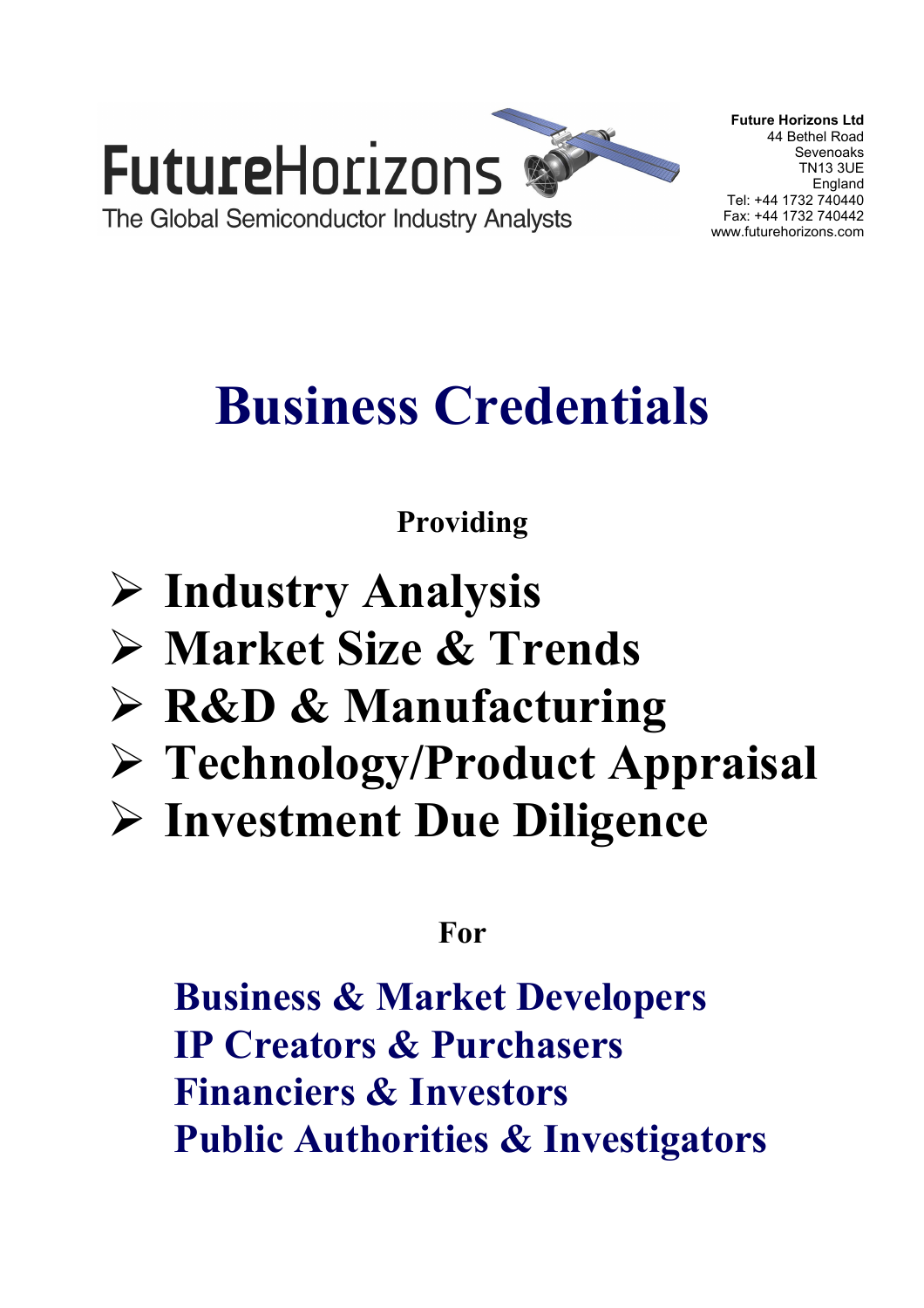# **Introduction**

# **Five Decades Of Semiconductor & Electronics Industry Experience …**  *"From The First Commercial IC To SoC Integration"*  **No Other Analyst Has The Depth Of Experience**

**Future Horizons** are a global semiconductor industry analyst. It is also widely recognised as a world authority on the Former USSR and East European electronics markets. Its founder, Malcolm Penn, a 48-year industry veteran, heads the company. Other key researchers include Russian-based analyst Sergey Orlov and CTO Mike Bryant, a highly experienced chip and systems designer.

### **Let Future Horizons Save** *You* **Time & Money**

# **Future Horizons**

44 Bethel Road Sevenoaks Kent TN13 3UE ENGLAND Tel: +44 1732 740440 ◊ Fax: +44 1732 740442 http://www.futurehorizons.com/index.php◊ e-mail: mail@futurehorizons.com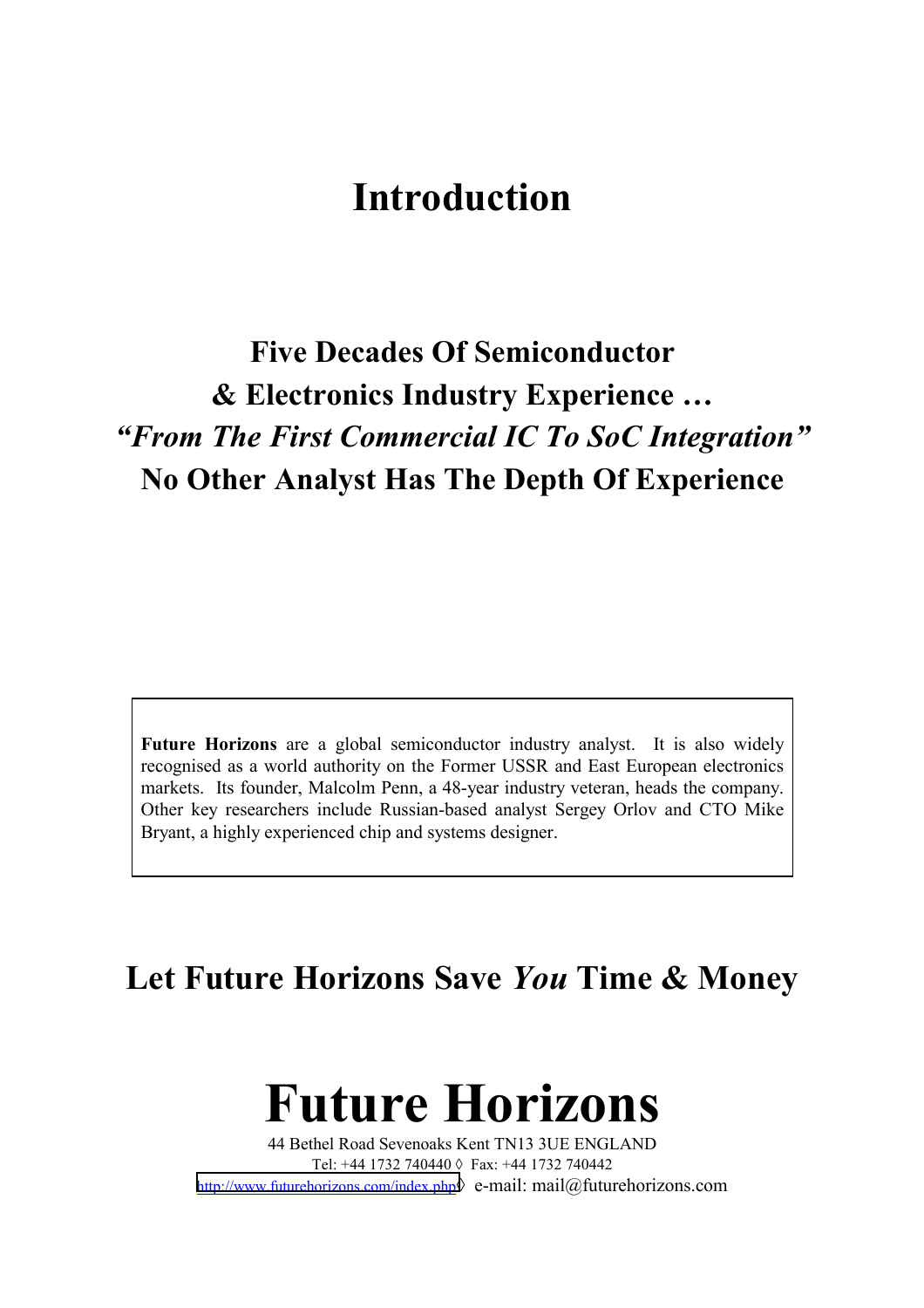### **RELEVANT EXPERIENCE (NON-EXHAUSTIVE)**

#### **Key Research Staff**

#### **Malcolm Penn, Chairman & Chief Executive Officer**

Malcolm Penn is the Chairman and founder of Future Horizons, the global semiconductor industry analysts. He is also the President of Future Horizons' Moscow-based subsidiary firm, East-West Electronics, the world's top market research consultant on the Russian and East European electronics industry. Established in April 1989, Future Horizons provides business support services for use in opportunity analysis, business planning, and new market development in the semiconductor and related industries. Its areas of activity include market research reports, custom consulting, industry forums and seminars, IC and system design evaluation, and industry training.

Mr Penn has over 48 years experience in the electronics industry, and for most of that time has worked extensively throughout Europe as well as in the United States, the former USSR, Japan and Korea. Future Horizons was also a member of the 1994 European Commission sponsored Cornu Panel of senior industry executives responsible for publishing the "Report of the European Microelectronics Panel" used to help formulate the strategy for EC microelectronics support in Europe and the formation of MEDEA.

His industrial experience has involved him with all aspects of the management, manufacturing, marketing and use of electronic components, particularly semiconductor devices. His previous responsibilities included the management of semiconductor operations, export sales, sales forecasting, budgeting, market intelligence and data gathering, competitive analysis, new product planning, promotion and marketing of semiconductor components, and the design and development of digital electronic instrumentation.

Prior to establishing Future Horizons, Malcolm was Vice President of Dataquest and Director of Dataquest's European Operations, responsible for establishing all Dataquest's European-based research operations. Before joining Dataquest, he was Manager of Component Engineering for ITT Europe (now Alcatel), and prior to that, held various operations and marketing management positions with the worldwide ITT Semiconductor group.

#### **Mike Bryant – Chief Technology Officer**

Mike Bryant is Future Horizons' Chief Technology Officer. He is an experienced rf and analogue/mixed signal IC design engineer, specialist in providing IC design and consultancy services on hardware and systems design partitioning, software and digital signal processing design methodology and implementation. He has extensive experience in the use of power discrete devices in highly integrated OEM system designs.

Upon graduation in 1977, Mr Bryant joined Hewlett Packard's Queensferry Telecommunications Division in Scotland. He worked there for ten years on a variety of audio and PCM (Pulse Code Modulation) telecommunication test equipment, and also on large-scale system performance monitoring software. Successful projects at Hewlett Packard included the HP3779 PCM Terminal Analyser, the HP3776 PCM Terminal Test Set, and the HP4947 Transmission Impairments Measuring Set.

He joined Fujitsu Microelectronics in January 1988 and managed the growth of the Communications VLSI R&D laboratory based in Manchester, England. Recognising the convergence of many software and digital hardware design techniques, this was one of the first places in Europe to use HDLs (Hardware Definition Languages) and logic synthesis exclusively for all logic design. This permitted many software design methodologies to be used to improve design efficiency, and also gave better design flexibility in the design of ICs using both specialised hardware and onchip firmware to meet design requirements. Projects here included both analogue and digital VLSI ICs for various ISDN terminals, voice data compression equipment, X.25 and frame relay controllers and telecommunications system switching control equipment.

Mike then joined Westell Europe as head of Systems Engineering, based in Cambridge, England. Westell was the first company to develop ADSL and HDSL modems for the provision of high-speed data access using existing telephone lines. Working in conjunction with the Copper Access group at BT, the Westell Supervision Broadband Access Platform was specified under Mike's supervision, and designed in Europe to meet their requirements. This is based upon a high performance ATM switching core, a variety of ATM network interface cards, controlled by a SNMP based management system. This type of product has since become known as a DSLAM (Digital Subscriber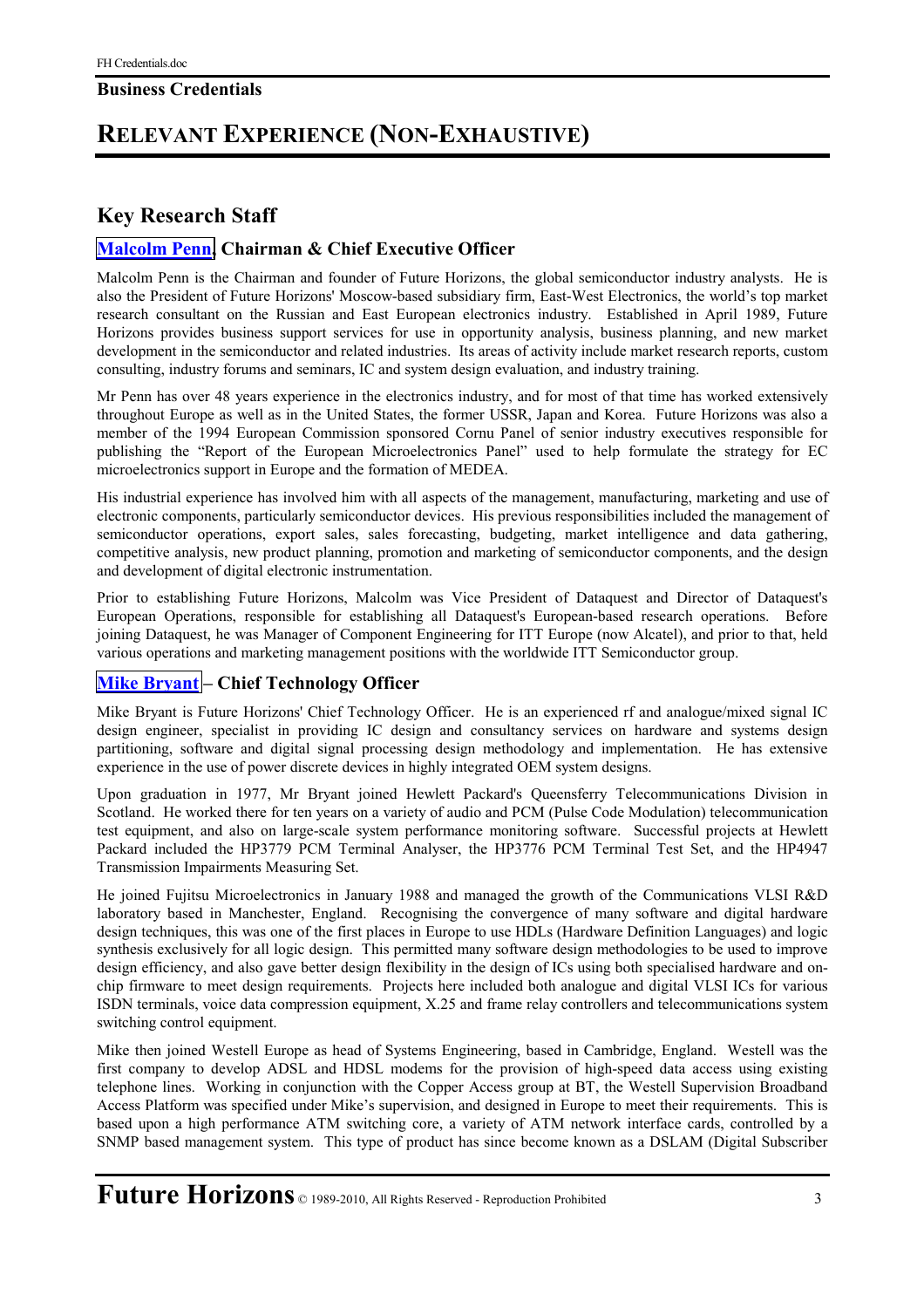### **RELEVANT EXPERIENCE (NON-EXHAUSTIVE)**

Line Access Multiplexor). Similar products exist for other access technologies such as wireless, optical or cable.

In addition to Mike's extensive experience in the communications-related industries, other experience includes Soundcraft Electronics (part of the Harman Audio group of companies), one of the world's leading manufacturers of professional audio mixing equipment for live, broadcast and recording use, to head their R&D development team of 35 people. The consoles used advanced digital technology, including high speed 24 bit A-D and D-A converters to transfer analogue signals to and from the analogue domain, all other signal processing being undertaken by banks of the high-performance DSP chips. A selection of Ethernet, ATM, USB, Firewire, Bluetooth, ADAT and TDIF interfaces allowed internal and external networking to other equipment.

#### **Sergey Orlov - Executive Director, East-West Electronics**

Based in Moscow, Russia, Sergey Orlov is Executive Director of East-West Electronics, a wholly-owned subsidiary of Future Horizons; a position he has held since the establishment of East-West Electronics in August 1991. Prior to joining the Future Horizons organisation full time, Mr Orlov was project manager for AmSovInvest, a Russian/American joint venture specialising in new business opportunities between Russian and western firms, in the position of Future Horizons account manager. AmSovInvest represented a change of career direction, from medicine, where he was a fully qualified doctor, to electronics, driven by his personal interest and hobby in computers and software and the new opportunities opened up by perestroika. Mr Orlov is fluent in Russian (his native tongue) and English.

#### **Multi-Client Reports**

Future Horizons publishes a range of multi-client, market research reports, covering various aspects of the European and worldwide semiconductor and electronics industry. Due to the fast-changing nature of the information published, reports are researched and updated on an annual basis. Key current reports include:

- Global Semiconductor Monthly Report (12 issues  $p/a$ )
- Annual Semiconductor Report
- □ Semiconductor Application Markets Report
- European Fabless Semiconductor Report (Optional Database)
- **Penn On Paper Newsletter (12 Issues p/a)**
- $\Box$  East European Report Newsletter (12 Issues  $p/a$ )

#### **Consulting Projects**

Pursuant to the successful execution of this assignment, Future Horizons has a proven track record of significant industry and consulting experience directly related to this assignment, including, but not limited to, in reverse chronological order:

**Long-Term Market Prospects For The Fab-Lite Business Model.** An analysis of the potential competitive advantages and disadvantages of adopting a fab-lite IDM business strategy. (Client Confidential - August-October 2009)

**Anti-Competitive Analysis of the Proposed NEC-Renesas Merger.** A commercial, market and technical appraisal of the potential anti-competitive aspects of the proposed Renesas-NEC merger. (Client Confidential - July-September 2009

**EDA Deep Sub-Micron Statistical Modelling Tools.** A due diligence report on the market opportunity for a proposed start-up venture to be spun out from a UK University. The Report focuses on the key commercial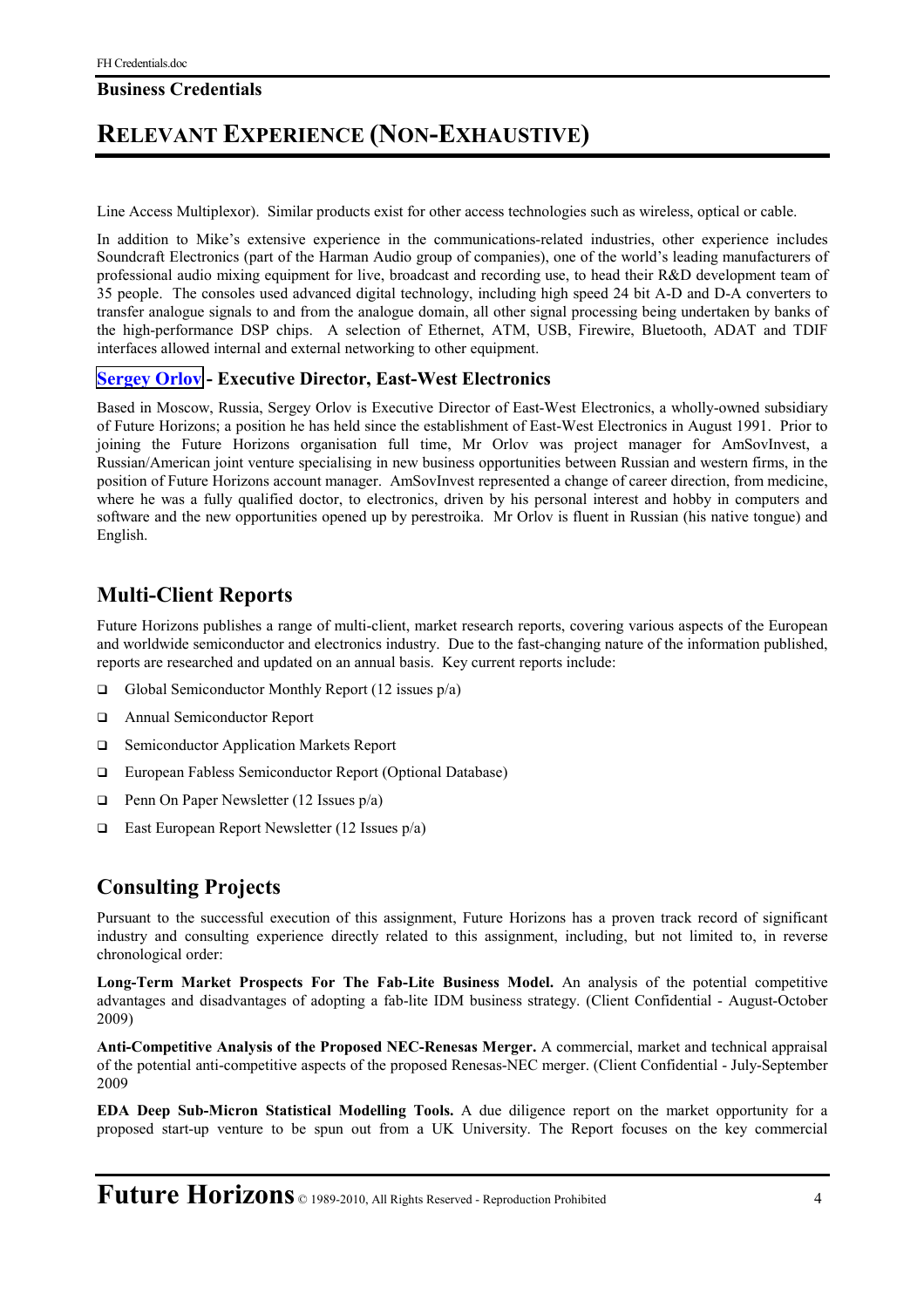### **RELEVANT EXPERIENCE (NON-EXHAUSTIVE)**

assumptions for the business in terms of product, price and available market potential with a view to assessing the start-up business model is viability. (Client Confidential - March 2009)

**Silicon Oscillators**. A top-level domestic and export business opportunity and technology analysis for a novel new technology for silicon oscillators/resonators. (Client Confidential - January 2009)

**Embedded Die.** A technology and business opportunity report for a novel new packaging technology for embedding die and other components inside a PCB. (Imbera Electronics - June 2008)

**RF IC Testing.** A technology and business opportunity analysis for a novel new technique for testing rf ICs in the mobile wireless and networking markets. (ATTEDA - March 2008)

**Machine Vision LED Lighting Controller.** A market opportunity analysis for a novel range machine vision LED lighting controllers in the semiconductor and associated equipment industries. (Gardasoft - September 2007)

**Freescale Semiconductor.** A company analysis of its product and market share positioning together with a SWOT analysis and restructuring recommendation. (Permira - April 2007)

**High Volume European 200mm Wafer Foundry.** A business and market opportunity study for a proposed new European-based 200mm semiconductor wafer foundry. (Client Confidential - April 2007)

**European R&D Report.** A description of the various European and individual country R&D initiatives in the field of microelectronics (including MEMS) and nanotechnology together with a review of their current status, objectives and progress. (SIRIJ - March 2007)

**European R&D Initiatives.** An overview of the various European and country R&D initiatives in the field of microelectronics and nanotechnology. (Client Confidential - March 2007)

**Freescale Semiconductor.** A company analysis of its products, markets, technology and applications. (Permira - October 2006)

**Flash Memory.** An overview of the worldwide Flash memory market (Permira - October 2006)

**East European Scenario Analysis.** An overview an opportunity analysis on design innovation and opportunities in the East European microelectronics industry. (Cadence - June 2006)

**Philips Semiconductor.** A company analysis of its products, markets, technology and applications. (Permira - May 2006)

**Automotive Semiconductor Industry Trends.** A market opportunity analysis of the key automotive semiconductor industry issues and trends. (Fujitsu Microelectronics - May 2006)

**EDA Industry Trends.** A market opportunity analysis of the key semiconductor industry issues and trends, and their likely impact on the EDA market. (Mentor Graphics - January 2006)

**Semiconductor Application Markets.** A market study of the key semiconductor application markets and the likely investment opportunities for the semiconductor VC industry. (Client Confidential - October 2005)

**Advanced Concepts For SoC.** A business and market opportunity study for a proposed new fables semiconductor start-up. (Client Confidential - August 2005)

**Market Analysis For Thinned Semiconductor Wafers**. A market opportunity analysis and key industry trends for thinned semiconductor wafers. (Asyntis - June 2005)

**Analogue IC Test Methodology Technology Audit & Market Opportunity Analysis**. A technology audit and market analysis of the potential business and customer opportunities in the analogue and mixed-signal microelectronics systems and SoC IC test market. (Client Confidential - February 2005)

**Semiconductor Wafer Fab Investment Trend Analysis**. A bespoke study on the size, technology, and investment trends in the semiconductor wafer fab market. (European Investment Bank - November 2004)

**European Semiconductor Investment Opportunity**. A strategic analysis and critique of the investment criteria and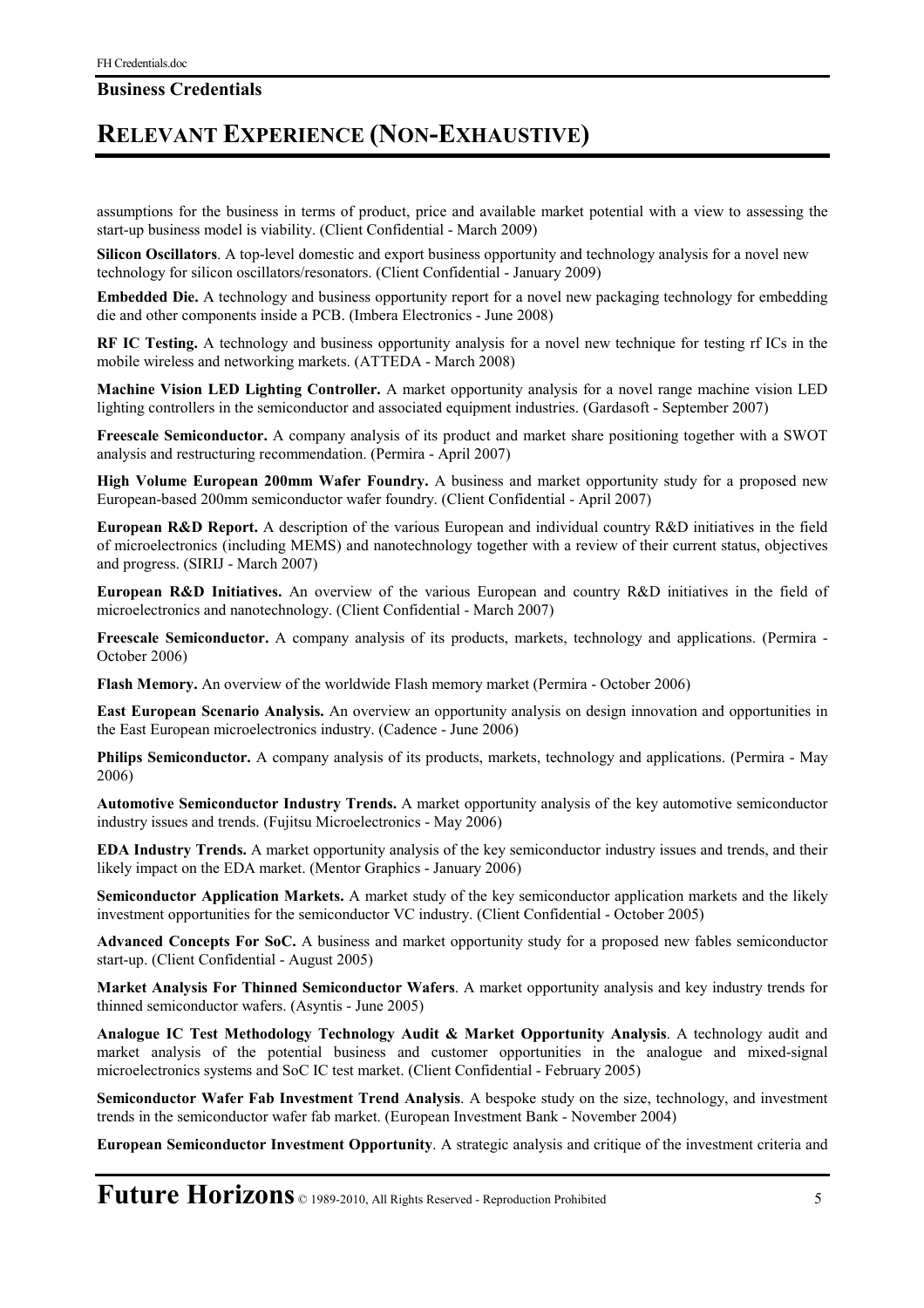### **RELEVANT EXPERIENCE (NON-EXHAUSTIVE)**

feasibility for a European-based 300mm advanced semiconductor wafer foundry. (Scottish Enterprise - October 2004)

**FPGA & SoC IC Design Methodology Technology Audit**. A technology and market potential audit for a novel methodology for SOC/FPGA IC design. (Client Confidential - August 2004)

**SoC IP Market Analysis**. An end market size and semiconductor content analysis of the digital consumer electronics market pertinent to a novel IP technology development. (Client Confidential - April 2004)

**Power MOSFET/BCD Market Analysis**. A market and technology analysis of the discrete power MOSFET and integrated BCD markets together with a recommended potential business entry strategy. (Client Confidential - April 2004)

**Semiconductor Wafer Market Analysis**. A bespoke study on the size, technology, and investment trends in the silicon wafer market. (Wacker Siltronic - September 2003)

**Nanometer IC Technology Development.** An analysis of the technological and industrial aspects of next generation nanometric microchip development. (European Commission - May 2003)

**East European DRAM Market Analysis.** A study on the market size and technology trends in the East European DRAM market (Infineon Technologies - May 2003)

**Analogue & RF Electronics Market Analysis.** A market research report and analysis on the technology and design aspects and likely future trends associated with analogue and RF electronics (Scottish Enterprise - August 2002)

**DRAM Industry Structure.** A strategic analysis of the DRAM industry and its relative importance to the global semiconductor industry. (European Commission - January 2002)

**SiGe Foundry Opportunity.** A strategic analysis of the SiGe wafer foundry potential and the relative pricing levels compared with bulk CMOS wafer technology. (European Investment Bank - October 2001)

**Electronic Design Business Development:** A bespoke market research and analysis programme for the preparation of two reports related to the developments in business technology for electronic design. (The Alba Centre - September 2001)

**Semiconductor IC Design & Wafer Fab Support.** A bespoke market research support programme for the provision of technical and market information on the semiconductor IC design and wafer fab industries. (Scottish Enterprise - May 2001)

**European Semiconductor Investment Opportunity**. A strategic analysis and critique of the Atmel foreign direct investment proposal for the mothballed Siemens' NTS wafer fab, including presentation to the DTI review board. (UK Department of Trade & Industry - September 2000)

**European Semiconductor Investment Opportunity**. A strategic analysis and critique of the Amkor foreign direct investment proposal for the mothballed Siemens' NTS wafer fab. (UK Department of Trade & Industry - May 2000)

**European Semiconductor Investment Opportunity**. A strategic analysis and investor (Mosel Vitalic) of the investment opportunity for the three wafer fab plants currently lying vacant in the UK. (UK Department of Trade & Industry - November 1999)

**MEDEA Mid-Term Assessment**. An Executive Report to bench-mark the current status of MEDEA relative to its own objectives and current industry practice. (MEDEA Activities Co-ordination - MAC - Members - December 1998 to May 1999)

**IC Wafer Fab Facility Investment Risk Assessment.** An analysis of the factors affecting and influencing foreign direct investment in wafer fab. (Consultus, on behalf of Sandvikem, Sweden- October 1997)

**Semiconductor Wafer Fab Production In Europe.** An analysis of the European semiconductor manufacturing industry and potential investment opportunities for inwards investment. (NUTEK, Sweden - March 1997)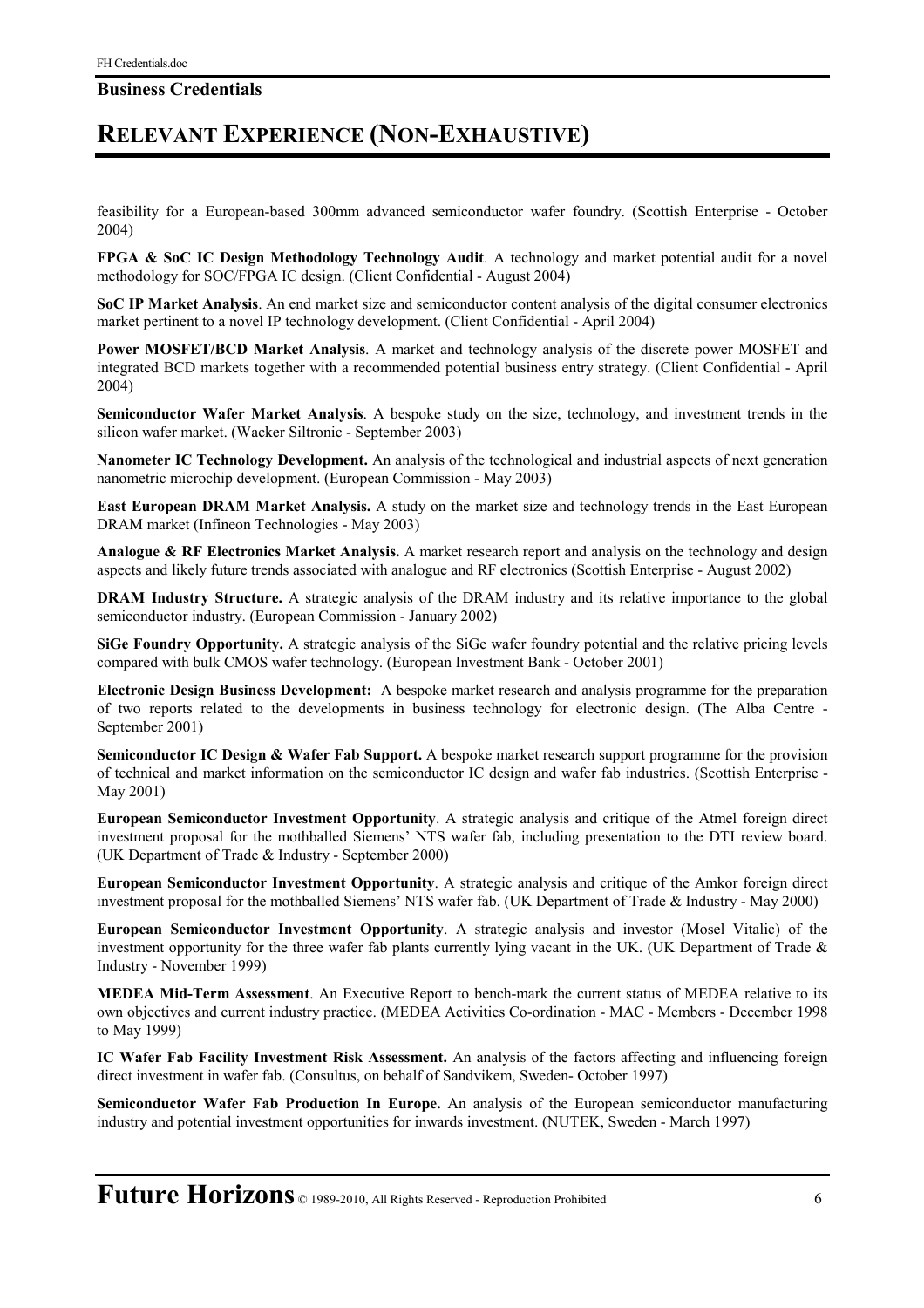### **RELEVANT EXPERIENCE (NON-EXHAUSTIVE)**

**SC Wafer Fab Requirements In Europe.** An executive study on the market and economic factors affecting semiconductor wafer fab investment in western Europe. (European Investment Bank - August 1996 to September 1996)

**European Semiconductor Growth Analysis.** An analysis of the UK and European competitive situation in the world-wide and European semiconductor manufacturing industry. (UK Department of Trade & Industry - first published April 1996, updated yearly)

**The MEDEA Proposal.** An executive study on the suitability of MEDEA as an appropriate follow-on step for a new pan-European microelectronics initiative. (Dutch Ministry of Industry & Economics - March 1996 to April 1996)

**The Effect Of Silicon Foundries On Economic Development**. An analysis of the European market potential for an independent UK/European-based silicon foundry and its likely impact on the UK economic development. This study was used by the Welsh Development Agency to justify the UK Government's \$100 million public support for the setting up of Newport Waferfab Ltd & LG Semicon wafer fabrication sites. (Welsh Development Agency - December 1994 to April 1995)

**European Microelectronics Panel.** Future Horizons was part of an EC-commissioned panel of senior industry executives, led by Mr J Cornu, Technical Director Alcatel nv, charged with publishing a report on European Microelectronics to be used to help formulate a strategy for future EC R&D funding. (EC - May 1994 to January 1995)

**Russian Microelectronics Manufacturing.** A strategic overview of the opportunities and benefits of developing an advanced IC manufacturing capability within Russia, with particular emphasis on the downstream significance to the Russian electronics systems manufacturing industry. (Russian Ministry of Electronics - May 1994 to November 1994)

**Power Discrete Semiconductor Market Analysis.** A strategic review of the high-power bipolar and MOS discrete semiconductor market with the view to develop a business plan for a new firm planning to enter the market (Client confidential - April 1994)

**Business Development Plan.** A study on the feasibility, cost, operation, market and associated business development plan to set up an advanced wafer fabrication facility in Russia. (Angstrem/CS First Boston/EBRD - January 1994 to November 1994)

**European Silicon Wafer Manufacturing Opportunity.** A study on the market opportunity and feasibility of setting up an advanced 150mm silicon wafer production facility in Europe, targeted at the European IC manufacturing industry, including an analysis of the current and projected market need and potential downstream benefits (i.e. incremental sales potential) for a world-wide silicon market leader but with currently no EU-based wafer manufacturing capability. (Client Confidential - September 1994 to October 1994)

**Strategies For Developing The Microelectronics Industry In China.** A study on the feasibility, cost, and operating plan to set up an advanced wafer fabrication facility in China. (Client Confidential - May 1993 to October 1993)

**European IC Back-End Manufacturing Trends.** A study of the market opportunity and feasibility of setting up an independent back end semiconductor capability in Europe targeted at the high pin count, high complexity market. (Client Confidential - December 1991 to May 1992)

**European IC Wafer Fab Opportunity.** A study on the market opportunity and feasibility of setting up an advanced (proprietary) IC wafer production facility in Europe, targeted at the European IC end user market, including an analysis of the current and projected market need and potential downstream benefits (i.e. incremental sales potential) for a niche player but with currently no EU-based wafer manufacturing capability. (Harris Semiconductor - September 1989 to December 1989)

**UK Semiconductor Support Industry Evaluation.** A study to describe the critical elements for the manufacture of advanced semiconductor devices including the site, cost and infrastructure issues together with the relevant upstream and downstream implications. (Welsh Development Agency - April 1989 to May 1989).